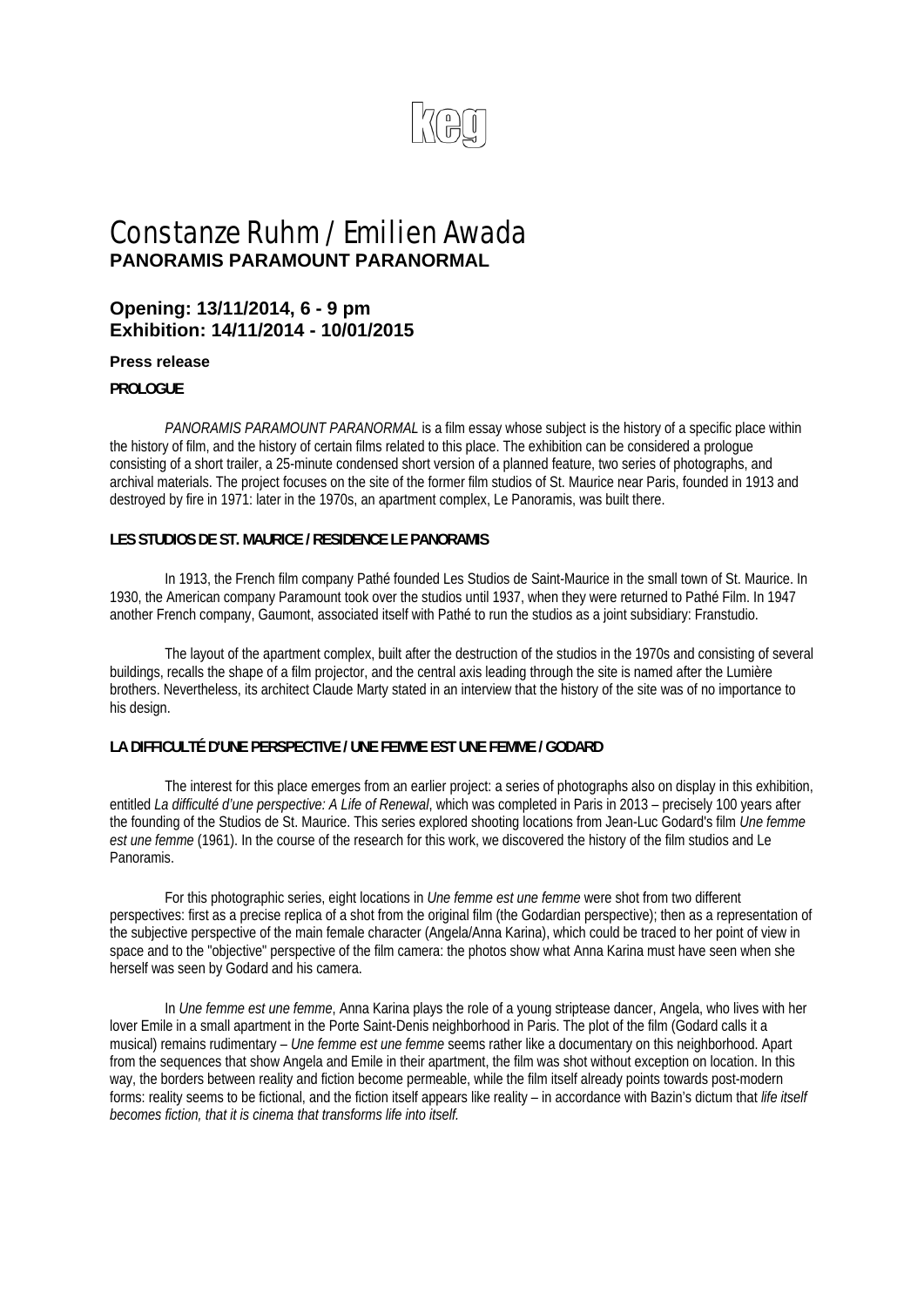Angela and Emile, the young lovers, live at 73 rue du Faubourg Saint-Denis. They quarrel and make up again; they promise eternal love only to break up forever just a brief instant later. The outside shot of the apartment from *Une femme est une femme* made it possible for us to return to the exact location of the apartment fifty years after the film was made. Later it turned out that the apartment's interior shots had been filmed elsewhere: the apartment owner cancelled their authorization for the shoot just before it was to begin. Therefore, Godard had to find another solution. Under his supervision, the apartment was reconstructed in detail in the Saint-Maurice studios. In an interview, Anna Karina recalls:

*He wanted to shoot in a small apartment in the rue St. Denis. But the old people who lived there didn't want to move. So he had the apartment reconstructed in the studios of St. Maurice, with immovable walls and ceilings. He locked the door every night with a key. No one could enter the apartment until his return in the morning, when he unlocked it again.* 

 In the photo series based on *Une femme est une femme*, the diptych's left motif always refers to the original shot from the Godard film, while the right photograph corresponds to the subjective perspective, Anna Karina's point of view. As a whole, the series follows the film's chronology.

#### **GHOST / CASTING**

 The notion of casting constitutes another focus of *PANORAMIS PARAMOUNT PARANORMAL* (and by coincidence, in one of the locations from *Une femme est une femme* there is a casting company today). "Casting" as a subject and motif reveals itself as a methodology within which the relationship between director and actor, of interpretive dominance and representation, is always negotiated through the question of power relations and self-realization. The casting creates a passageway between "life" and "art," between the real person and the character, by literally testing the actors as "beings" – and always under the terms of a subjective assessment regarding the requirement of the part and talent of the actor. Therefore, it is precisely in the casting situation that the relation of art and life, of representation and staging is literally at stake and "put to the test" (as it also is, in a way, in *Une femme est une femme*).

 In *PANORAMIS PARAMOUNT PARANORMAL*, the subject of casting metonymically represents contemporary forms and conditions of labor. But there is another relationship, concerning historic film material discovered in the *Archives françaises du film* in Bois d'Arcy, that will become an important part of the film. A scene shot on 35mm film in 1951 shows the French director Marcel Carné while he casts actors for roles in his upcoming production *Juliette ou la clé des songes*, to be shot later that year in the St. Maurice studios – among them Anouk Aimée, Leslie Caron, Suzanne Cloutier and Roland Lesaffre. This casting scene has been restaged for *PANORAMIS PARAMOUNT PARANORMAL*: the actors try out for the part of a ghost in a fictional film entitled *The Ghost Casting*. And in reference to Derrida's seminal publication *Specters of Marx* the question is: what kind of work is it that is being performed by the specters?

 It is in this context that the subjects of return and repetition become fundamental to the production, as they are indissolubly linked with the notion of the specter: a concept that, on the one hand, follows the Freudian concept of the return of the repressed, and on the other connects with a very specific sub-history of the St. Maurice studios, concerning the socalled multiple-language version films.

#### **FILMS À VERSIONS MULTIPLES / DIE DREIGROSCHENOPER**

 In the beginning of the 1930s and with the transition from silent cinema to sound, a technical and aesthetic revolution took place. After the great success of the first sound film, *The Jazz Singer* (1927, Alan Crosland), the major Hollywood producers attempted to adapt the film industry to the new technology. While trying to conquer European markets, they confronted a number of difficulties: mostly language barriers that seemed insurmountable, as European viewers were fiercely opposed to subtitling or dubbing. Consequently, the American production company Paramount opened a European branch by taking over the financially stricken Studios de Saint-Maurice, where they developed a mode of production which is commonly treated as a footnote to film history, and which has mostly fallen into oblivion: the production of so-called *films à versions multiples –* versions in multiple languages of an originally English-language production. This seemed to be the solution for American productions to conquer European markets. Staging, decoration and often the supporting actors remained unchanged, while the principal characters were cast according to their native language, and directors were replaced – with some exceptions, one of the most famous of which was G. W. Pabst, who directed both the German and the French versions of Brecht/Weill's *Threepenny Opera.*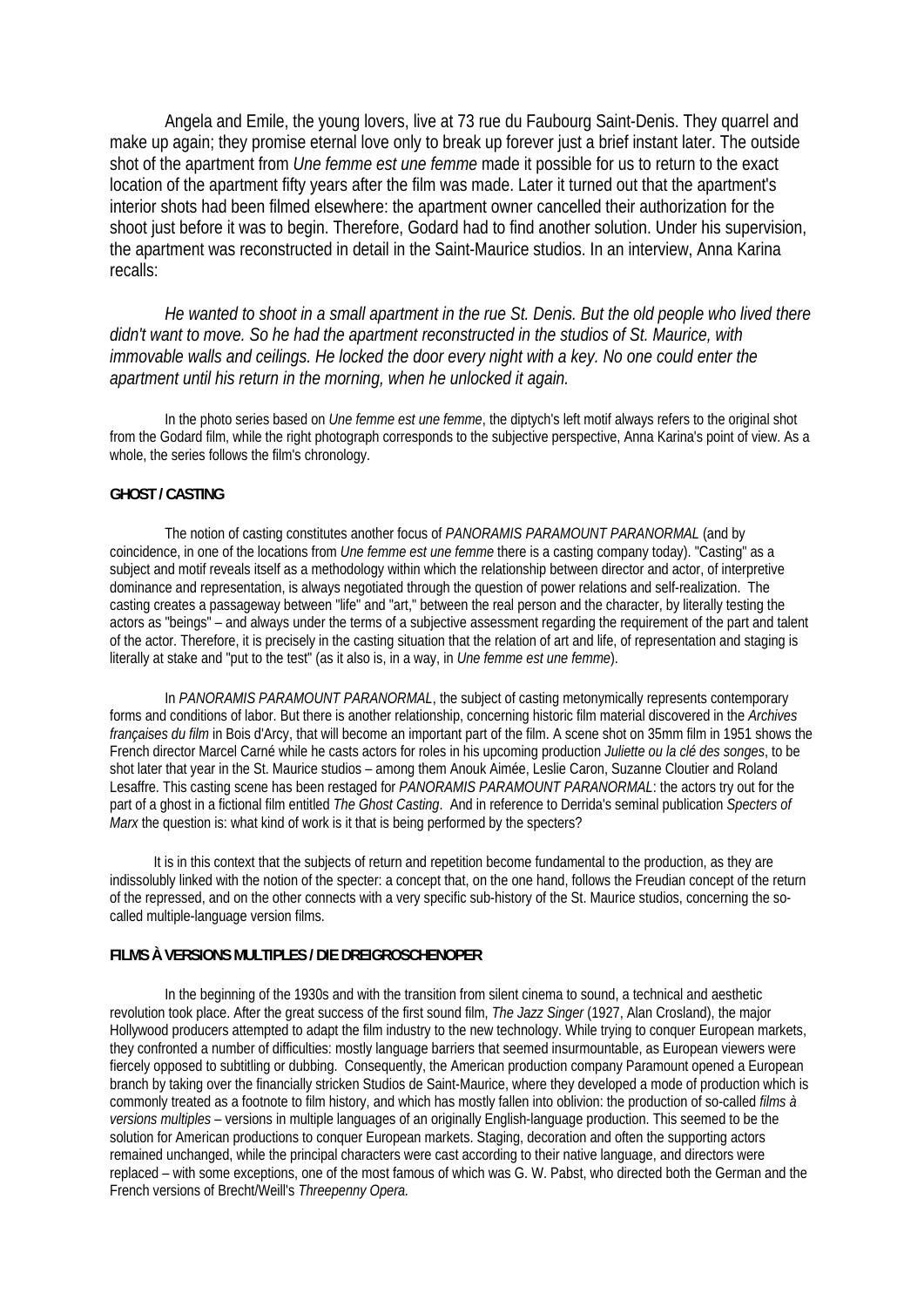Between 1930 and 1937, a large number of MLV-films was produced in the St. Maurice studios. But as these films were extremely costly, this practice was abandoned after only a few years. In 1937, Paramount left the studios, which were taken over by Pathé and Bernard Natan. Ten years later, Pathé Société Nouvelle joined with Gaumont in order to found a subsidiary under the name of Franstudio that operated the studios until the fire of 1971. Directors like Luis Buñuel, Marcel Carné, Henri-Georges Clouzot, Jean Cocteau, Jean Grémillon, Louis Malle and Jacques Tati – followed later by François Truffaut, Jacques Rivette and Jean-Luc Godard – made some of their films in these studios.

*PANORAMIS PARAMOUNT PARANORMAL* alludes to a number of films shot in St. Maurice – among them *Une femme est une femme* by Godard*; Juliette ou la clé des songes* by Carné; *Les amants* by Louis Malle, *Le journal d'une femme de chambre* by Buñuel and *La petite Lise* by Jean Grémillon. It also makes reference to one of the most famous MLV films of all time: *The Threepenny Opera* by Brecht/Weill, shot by G. W. Pabst in a German and a French version, even though it was actually filmed in the German studios at Staaken and Halensee. The history of these version films, and the possibility – or impossibility – of comparison, has a dedicated chapter in *PANORAMIS PARAMOUNT PARANORMAL.*

#### **BIRDS**

 *We were setting up our equipment in the small park in the midst of the apartment complex. A woman walked towards us slowly, curiously. She told us about the birds. She said that the birds had not returned this year for the first time. For years she had watched the flock come back in November, to take up their winter residence, noisy and busy, big and black, talking to each other constantly in bird language. These birds, she said, were her own secret guests. After a while she*  had begun to understand their bird language. That's how they would spend the winter: digging up food, negotiating their *territory, fleeing the dogs. She said: Then, my days were brighter.* 

The story of the "disappearance of the birds" constitutes another narrative thread: it emerged from encounters with residents in Le Panoramis. It recounts a mysterious incident: the inexplicable disappearance of all the birds in Le Panoramis. "She said that the birds had not returned this year." From Alfred Hitchcock to Robert Gardner and Joyce Wieland or Stan Brakhage, to contemporary directors like Philipp Scheffner, the real and metaphorical character of the bird in film history turns into a bearer of multiple meanings. Birds disappear before the catastrophe happens; their behavior anticipates imminent dangers or predicts the future. In shamanism, birds are sacred, magical animals. They represent the spirits of the deceased, or enemies afflict them with curses: as vectors, they carry the curses into a community that is to be destroyed. Žižek's observation that Hitchcock's birds represent maternal power comes to mind. And Chris Marker's famous owl should not be neglected: like the cat in his oeuvre, the owl represents the director's alter ego; it is the mascot of Argos Films which produced many of his films; and through the acronym O.W.L. (Optional World Link), it refers to a world wide virtual network which plays an important role in his 1997 film *Level Five*.

 The birds that have disappeared from St. Maurice return to the casting company, where the casting for *The Ghost Casting* takes place: as professional animal actors who compete for a role (in the end, the two macaws Jeanne and Angela are defeated by a cockatoo named Klaus Kinski who finally gets the part). This character of the bird represents a fictitious, metaphorical constellation: it stands for everything that has been edited out of the montage, or the text, that has been eliminated from the story or the script and dialogue. The bird becomes a metonymy for that which the film represses, for that which must not appear. In the play by George Neveux that was the template for Carné's' film *Juliette...*, a parrot plays a part. Carné wrote the bird out of his film, but *PANORAMIS...* returns it to its fiction.

### **FOUR TIMES A FOREST**

 These fictitious birds as tropes for remembrance and forgetting literally take us to a thicket, or a brushwood – a forest that appears in the film in various versions and guises. A deep, fairytale forest (perhaps a symbol for the unconscious) is a prominent location in Carné's film. It is where Juliette and Michel re-encounter one another after their separation three years earlier (the singing of a bird guides them to their meeting spot). It is where a big celebration takes place, where people dance themselves into oblivion. Someone sells fake memories, there is no future and no past, just an eternally looping present tense – perhaps a commentary on France's amnesia after the war.

 The forest by Carné is a studio decor, just like Godard's apartment. Due to bad weather conditions in the summer of 1952, Carné had to abandon his plan to shoot in the forest of Fontainebleau. Instead, he asked his set designer Alexandre Trauner to construct an artificial, Fontainebleau-like forest for the studio in St. Maurice (which was quite small). Trauner resolved this difficulty by attaching real branches, twigs and foliage to huge trunks made of plaster whose wooden